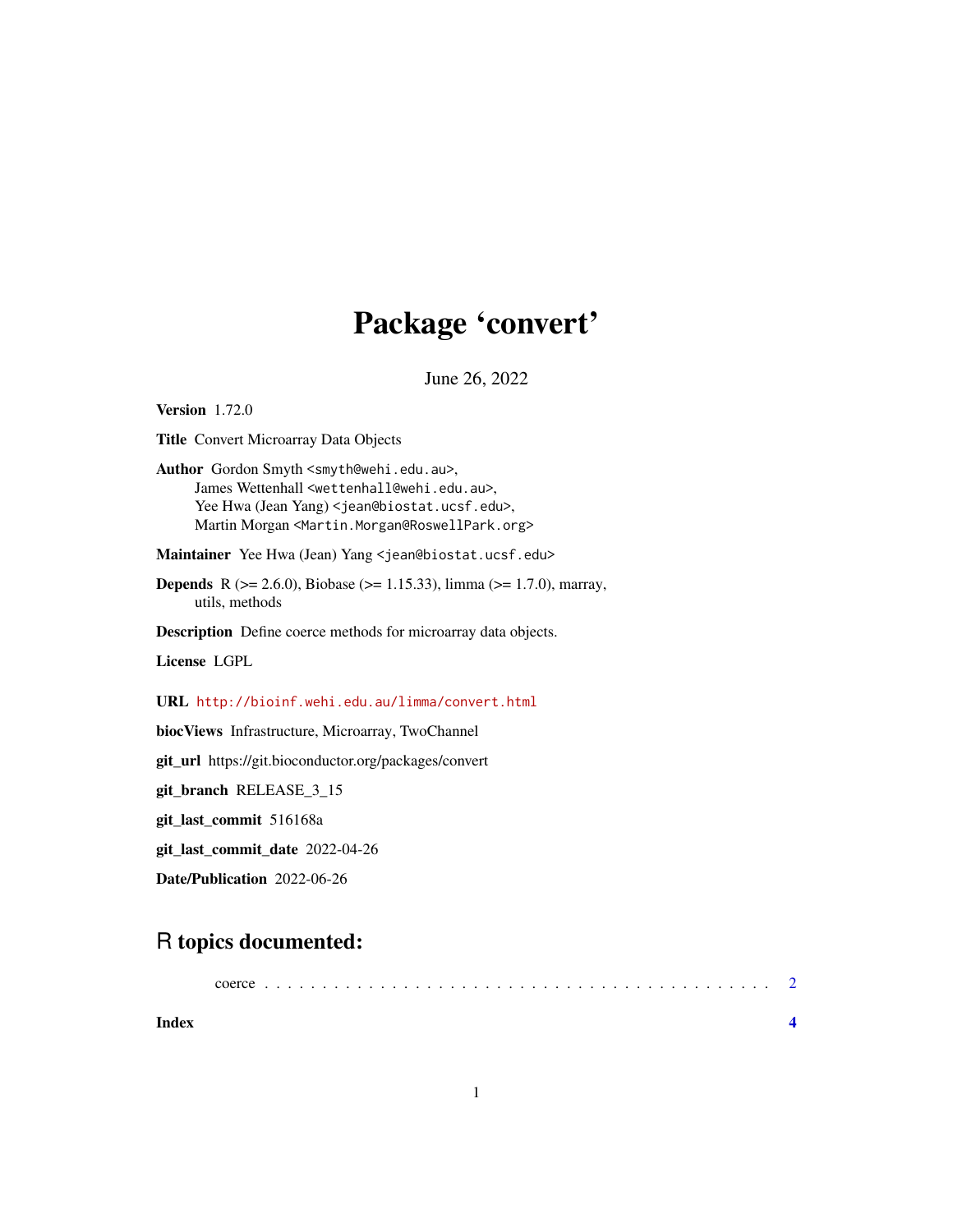<span id="page-1-0"></span>

#### Description

Convert between limma, marray and Biobase data objects.

#### Details

Objects can be converted (coerced) from one class to another using as(object, Class) where object is an object to convert and Class is the name of the class to convert to. The following conversions are provided:

| From:      | To:           |
|------------|---------------|
| RGList     | marrayRaw     |
| marrayRaw  | RGList        |
| MAList     | marrayNorm    |
| marrayNorm | MAList        |
| RGList     | NChannelSet   |
| marrayRaw  | NChannelSet   |
| MAList     | ExpressionSet |
| marrayNorm | ExpressionSet |

RGList and marrayRaw are coerced to NChannelSet. Channel values are not transformed.

MAList and marrayNorm are coerced so that the ExpressionSet slot contains log-ratios (M-values) and the ExpressionSet object has the same number of columns as the original object. In this case, information on the A-values is lost.

There is intentionally no conversion from RGList or marrayRaw to ExpressionSet, as ExpressionSet is intended for expression values, not intensities.

#### Author(s)

Gordon Smyth and others

#### See Also

[as](#page-0-0) in the methods package.

#### Examples

```
##first set up some fake intensity matrices
testRed \leq matrix(rnorm(5*2), 5, 2,
 dimnames=list(paste("gene",1:5, sep=""), c("S1", "S2")))
testGreen <- matrix(rnorm(5*2),5,2,
 dimnames=list(paste("gene",1:5, sep=""), c("S1", "S2")))
```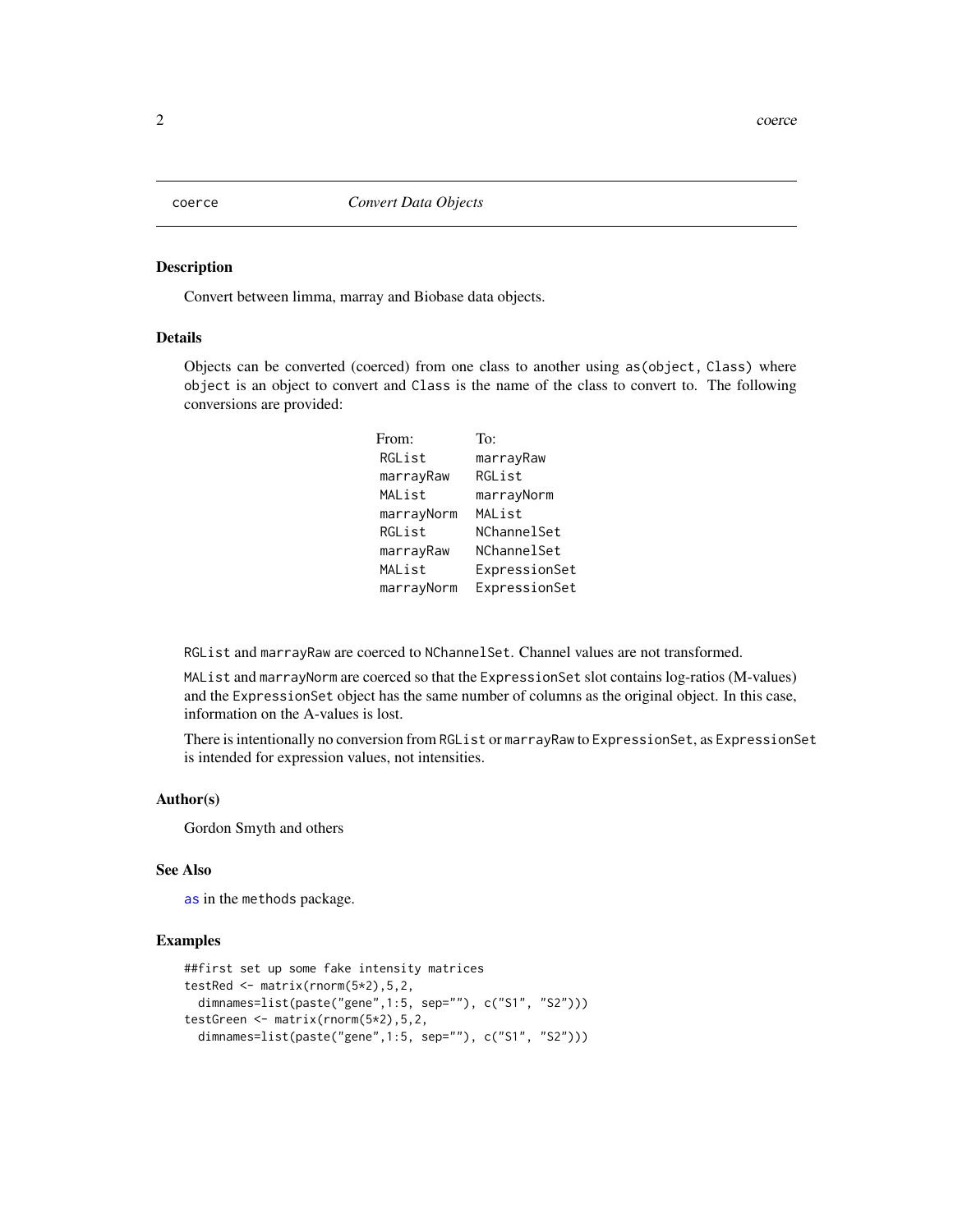#### coerce 3

```
##some sample/target info
testTarget <- data.frame(slide=c("S1", "S2"), Cy3=c("T", "C"),
  Cy5=c("C", "T"), row.names=c("S1", "S2"))
maT <- new("marrayInfo", maLabels=c("S1", "S2"),
 maInfo= testTarget)
##now create instances and convert
x <- new("RGList")
x$R <- testRed
x$G <- testGreen
y <- as(x,"marrayRaw")
z <- as(x, "NChannelSet")
x <- new("marrayRaw")
x@maGf <- testGreen
x@maRf <- testRed
x@maTargets = maT
y <- as(x,"RGList")
z <- as(x, "NChannelSet")
x \le - new("MAList")
y <- as(x,"marrayNorm")
##we construct a reasonably complete fake, small
##instance of the marrayNorm class
x <- new("marrayNorm")
x@maM <- testRed
x@maA <- testGreen
maxP</math>y \leftarrow as(x, "MAList")y <- as(x, "ExpressionSet")
x <- new("MAList")
x$M <- testRed
x$A <- testGreen
x$targets <- testTarget
y <- as(x,"ExpressionSet")
```